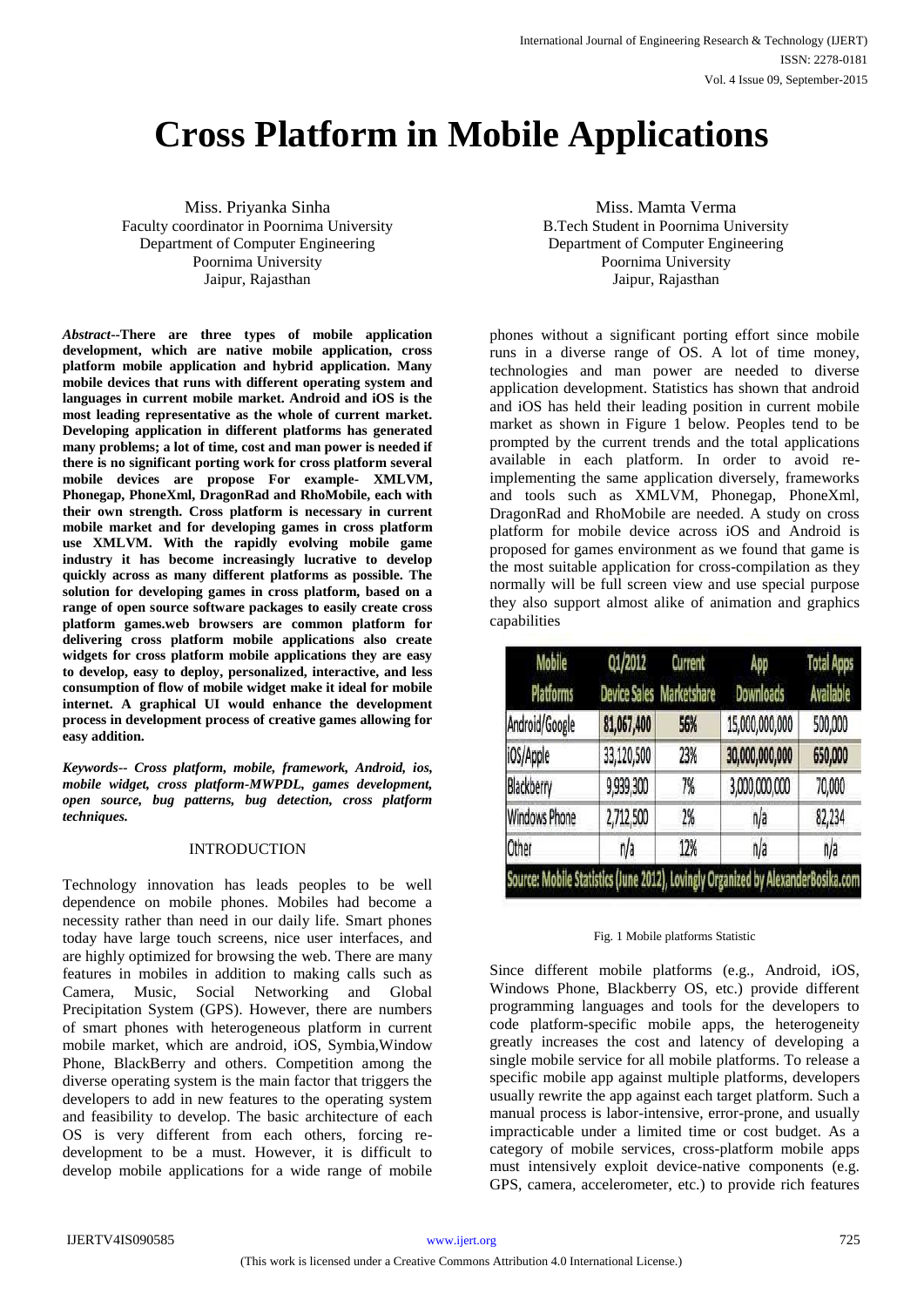to their users. However, these features are usually implemented via respective sets of relevant APIs provided by the cross- platform tool in use. When developing crossplatform apps in Work light, developers can use the API"navigator.accelerometer.watchAcceleratio" to get the current acceleration of a mobile device at a regular interval, and then use the API "navigator.accelerometer.clearWatch" to stop watching the accelerometer sensor. Furthermore, each set of relevant APIs usually needs to be used under some specific temporal order (e.g., in order to avoid wasting energy, method *clearWatch* needs to be appropriately called in time to release the accelerometer sensor after the method *watch Acceleration* is called). Moreover, cross-platform tools usually provide many value-added capabilities to facilitate developing cross-platform apps (e.g., Work light provides encrypted offline cache, which makes it easy for the apps to manage offline security data in mobile systems for the users). In order to safely use these capabilities, the developers must also deal with the relevant sets of APIs under various temporal constraints (e.g., an encrypted offline cache in Work light application should be used after opened and be closed after used in time). Should these constraints be violated, temporal bugs are introduced. Bugs for the cross-platform mobile apps *at development time*. Compared with traditional mobile apps developed via static languages (e.g., Java, Objective-C), cross-platform mobile apps are mostly coded via JavaScript-like dynamic languages (which

support execution-time change of code modules and data structures). Such dynamic languages enable a more flexible means to operating the embedded components or resources in mobile systems. For example, as shown in Fig. 1, developers usually operate a native component via some global function invocations, and the positions the component handle may appear in these invocations are uncertain. Besides that, due to the event-driven programming nature of mobile apps, a set of relevant APIs may be separately invoked in different event handlers. Such dynamic characteristics pose additional challenges for the automatic detection of temporal bugs in crossplatform mobile apps at development time. In order to safely use these capabilities, the developers must also deal with the relevant sets of APIs under various temporal constraints (e.g. an encrypted offline cache in worklight application should be used after opened and be closed after used in time).Should these constraints be violated, temporal bugs are introduce.

# I. RELATED WORK

This chapter summarizes the major literature findings relevant to the topic as cross-platform mobile for Android and iOS platform in games application development.

## *A. Games Development*

Smart phone has been target by social network and Multiplayer online games (MOGs) due the special capabilities it has, which are GPS and accelerometer. However, MOGs now days can only support single game platform, which is

on PCs, game consoles, arcade game machines or mobile devices only . It could be troublesome if the players want to interact and play together using different platforms. Besides that, developing game into multi-platforms is required for "Serious Games" for education and training purpose instead of serve as an entertainment only together with problem solving. The 'Serious Game' also focuses on expose the public to the management and leadership challenges faced. However, game applications that could work on heterogeneous platforms are required. A porting work is needed to run application in different programming model of the smart phones. This will acquire high overhead and it will be a difficult and troublesome since mostly the developers more expert in developing application based on the particular platform. For example, Android application developers will more familiar on Java programming language [2], whereas for the iOS, Objective-C is used. There are several solutions proposed in order to solve the problem.

## B. *Android*

Android is an open source and Android SDK is applicable in heterogeneous platforms with well documented API . Android is very different from the platform used in iPhone. Android is practically designed for a wide range of mobile systems and also the programming environment used, which is Java Programming language. Android application consists of a set of activities which included the user interaction that may have one or more input screens. For example, select a contact from the internal address book is an activity. User may flip through the contact list or may use a search box to find the specific contact number. Many actions are combined to become an activity. Activities have a well- defined life cycle and can be invoked from other activities even activities from other applications. Besides a variety of widgets, the declarative description of user interfaces is also allowed in Android. XML files describe the relative layout of a user interface which simplifies internationalization and also allows rendering the user interface on different screen resolutions.

#### C. *iOS*

iOS is the platform used in Apple product such as iPhone, iPad and iPod. The primary language offered by Apple for iOS development is Objective-C. Apple prohibits general background processes per license agreement of its SDK which implies that the life cycle of an application is much simpler compared to Android. We found that there are many possible or applied solutions for the cross-platform in iOS through our studies. One of the study we have made is about Robei. Robei is a cross platform FPGA design tool that purposes to simplify user interface design, transparent intellectual properties and reduce complexity. It is based on the GUI framework, QT that already ported to iOS and Android platform. Robei can be recompiled on many platforms without much modification. The code view tab allows engineers to add or modify algorithm code easily to realize certain behaviours. In Robei, there are only three basic elements to represent Verilog components in hardware design: module, port and wire. Module is used to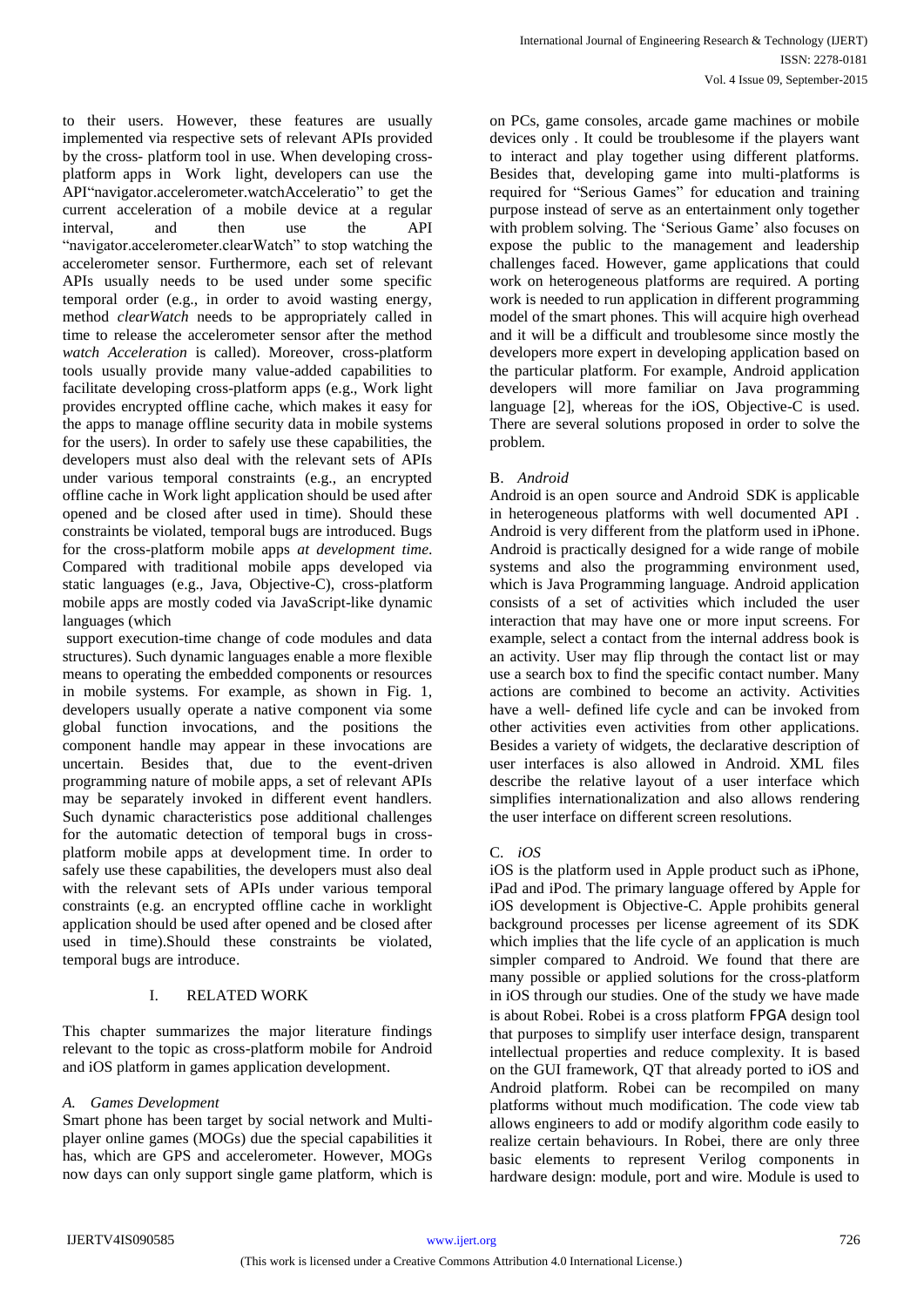communicate with other chips. Port is to act as interface channel for module and model. Wire on the other hand is for signal transmission. Robei can generate code based on design diagram, integrating with algorithm code from engineer which reduces code input and avoids mistakes as shown in figure 2 below. Robei is the first FPGA design tool that runs on embedded platforms, which allowed the design runs anywhere on mobile phones or tablets [6].

#### D. *Framework*

There are various types of framework to cross compile a mobile system in Android and iOS. *XMLVM* [1] is introduced to be a solution for cross-compilation, which is a byte code level cross-compiler that based on the Java byte code instructions [1]. The developer only required to maintain one code-base only which is easier to parse compared to Java source code [1]. XMLVM tool chain [2] enables different mobile platforms to cross-compiling the application into other mobile devices without the need of the knowledge for the native language used in others. XMLVM not only can cross- compiles on a language level but also maps different API [1]. Generally, the source code will be compiled by regular Java compiler into Java byte code before input into the XMLVM.



Fig. 3 Core algorithm that requires user to type in and generated code [6]

PhoneGap [3] is an open-source mobile development framework that supports most heterogeneous platforms including iOS and Android. PhoneGap is a useful solution using modern web technologies like HTML, CSS and JavaScript which make use of the functionality of SDKs. PhoneGap is the hybrid applications due to the layout rendering done through web-view but some of the functions are missing support of HTML. On the other hand, we have PhoneXML [3], a framework that could be parsed at every mobile platform to generate User Interface of phone application. It works in the form of an application that will render the PhoneXML returned by the application

server. Same application could be used for different business logic and user interface provided by server. This XML could be static and dynamic at application runtime. DragonRad [3] supports iPhone, Android, BlackBerry and Windows mobile OS. It focuses on database driven mobile enterprise applications which provides drag and drop environment to save time. DragonRad Designer, DragonRad Host and DragonRad Client are the three major components for DragonRad architecture. RhoMobile [3] is another solution for the cross-complation, which is a Rubybased mobile development aims in managing enterprise application and data that can be used across Linux, Mac and Windows OS. It provides a high level of productivity and portability of web programming. Rhodes uses Model View Controller (MVC) pattern to do applications written with HTML, CSS and JavaScript using Ruby programming language. App generator generates the business logic of views and controller with native applications. The applications can be compiled and to be executed natively on all mobile platforms.

## *E. Comparison*

Smartphone platforms differ greatly in their native application development models. Android provides a mobile operating system can run on the Linux kernel while iOS is proprietary platform developed by Apple which is only available for Apple devices. Android employs Java whereas iOS uses Objective-C. Java feature strong typing and garbage collection while the version of Objective-C used on iOS supports dynamic typing without garbage collection. Android and iOS differ greatly in their APIs for user interface, application lifecycle and device management.

|                | Nexus S                                                   | iPhone 4                                                  |  |
|----------------|-----------------------------------------------------------|-----------------------------------------------------------|--|
| <b>OS</b>      | Linux                                                     | iOS                                                       |  |
| CPU            | Hummingbird S5PC110, 1 GHz                                | Apple A4, 1 GHz                                           |  |
| <b>RAM</b>     | 512 MB                                                    | 512 MB                                                    |  |
| <b>Sensors</b> | Accelerometer, GPS, proximity,<br>ambient light, compass. | Accelerometer, GPS, proximity,<br>ambient light, compass. |  |
| <b>IDE</b>     | Eclipse                                                   | Xcode                                                     |  |
| Language       | Java                                                      | Objective-C                                               |  |
| GUI            | Android                                                   | Cocoa Touch                                               |  |
| <b>VMs</b>     | Allowed                                                   | Not allowed                                               |  |
| License        | <b>Open Source</b>                                        | Proprietary                                               |  |

Fig. 4 Smartphone comparison [2]

By comparing all the frameworks, we found that each framework has their own strength among others. Phonegap can support most of the different mobile platforms in the market such as iOS, BlackBerry, Android, Symbian, WebOS and Windows Mobile. DragonRad is the only framework that offers the possibility to produce both web applications as well as native applications. Rhodes is the only framework with MVC support which is able to write real business logic on local native application while XLMVM allowed API mapping to be done by knowing just one native language. Propose a pattern- based approach to detecting temporal bugs in cross-platform mobile apps at development time. The approach is app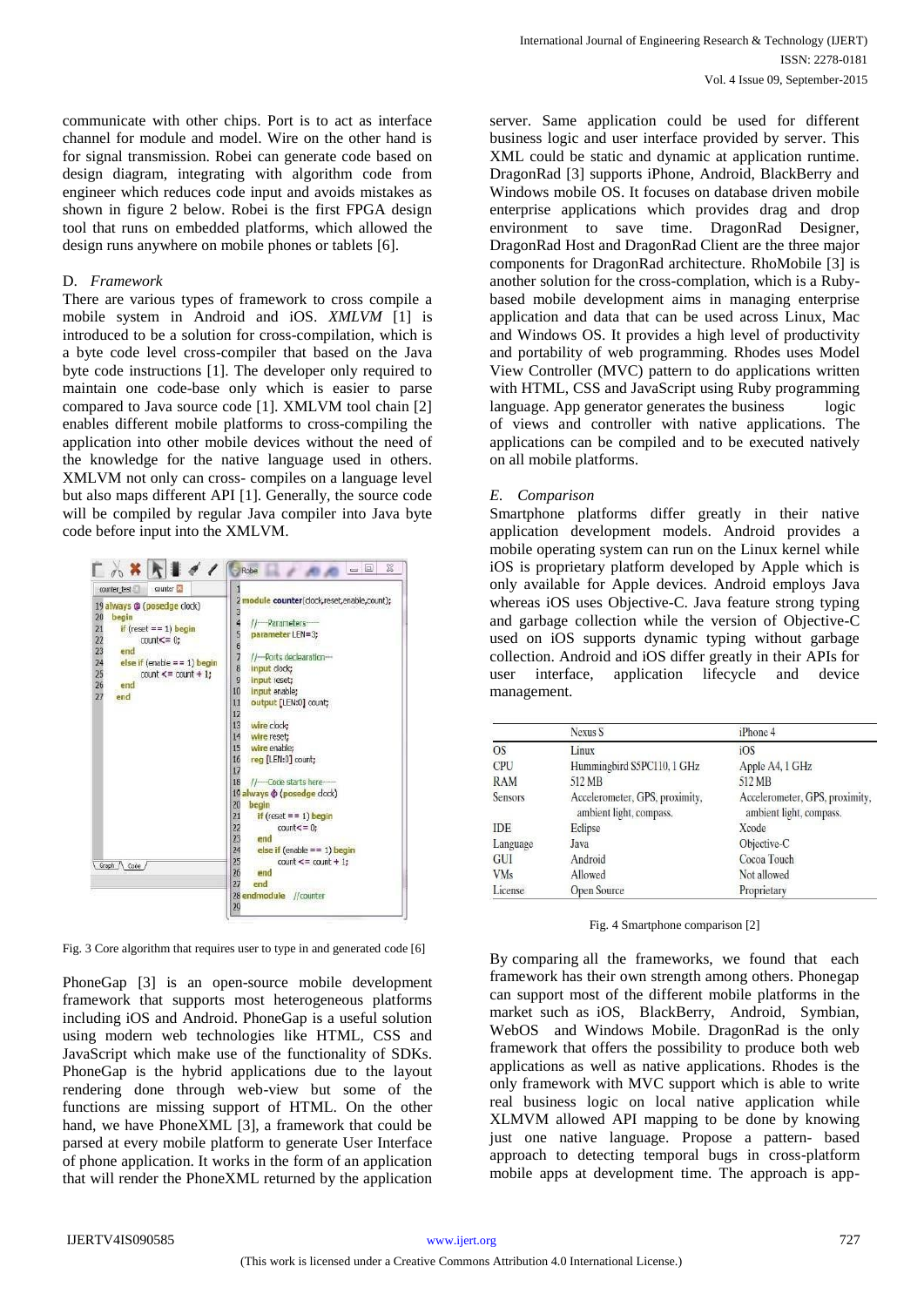agnostic and scalable because the bug patterns are not coded in a programming language in an app-specific manner and they can be maintained and checked in parallel with no inter-pattern dependencies. A *Flexible Bug Pattern Specification Notation* (*FBPSN*) is created in support of this approach such that typical correct/buggy usage scenarios of the embedded components or services in cross-platform mobile apps can be easily specified as standalone bug patterns. A static defect detection approach is used to support systematic detection of temporal bugs per a set of bug patterns specified in FBPSN. We have realized and evaluated the proposed approach by developing the bug detection tool *PatBugs.* 

## II. METHODOLOGY

Smart phones are target by social network and MOGs. We realized that today multi-player online games can only support single game platform, which is on PCs, game consoles, arcade game machines or mobile devices only [4]. As a result, this will be troublesome for players who using different platforms to play the same game together as different platforms of users failed to interact in an MOG. There are generally two types of games: Interpreted Language Game, that used interpreted language that will be interpreted by interpreter program without translation, for example C#; and Compiled Language Game, that using compiled language that will be translate and generate machine code through compilers like C++ and C. As comparison, Compiled Language Game enables rich, highperformance games and is faster than Interpreted Language Game, and is more suitable to develop multi-platform mobile games [4]. Based on the idea of 'Serious Game', game designs, technologies, and development skills will be utilize in new series of policy education, exploration, management and so on [4]. So, it is important to have a full evaluation on the cross- platform mobile phone game development environments. There are basically three ways to implement MOGs on heterogeneous platform. One of the solutions are the 'world-wide first' multi-platform online game by implement it into the first-person shooting game [4]. The game service environment for the game is divided into six types of platforms based on devices capabilities either high-end or low-end machine. Its core components are 3D game engines and multi-platform game server [4]. Designing multi-platform online game required to take in account for the hardware performance of two classified types of platforms, network latency for wired and wireless networks and the quality and performance of the game in different platform [11]. Second is using mobile development environment which are Serve Studio and X-Forge. Swerve Studio is used to create wireless application with high quality interactive 3D graphics via generic toolset [4]. It also included Java and C/C++ SDKs so the scene can be fully control by the programmers.[4] Whereas, X-Forge is developed via C++ based multiplatform game engine and provides tools, documentation and examples for every phase of advanced mobile game development [11]. Both development environments has

different target segments, Swerve Studio target on middle and low level mobile phone while X-forge target on advanced mobile phone such as smart phone [4].

However, we have suggested using the third solution which is using XMLVM framework to develop a cross platform for Android and iOS games environment. Android is very different from the platform used in iPhone but Android having a wider range of mobile systems and also the programming environment used, which is Java programming language [1][2]. Practically, Android is used as the canonical platform [1][2] in the XMLVM. XMLVM not only a byte code level cross- compile for mobile application but it also can map APIs from different platforms [1]. It is a great advantage since the platform used by each smart phone is greatly different so the developer can use XMLVM tool chain [2] to deal with cross- compiling the application into other smart phones without the need of the knowledge for the native language used in other smart phones. By using XMLVM framework, developer only required to well-known to Android system. API mapping allowed the Android applications to be translated and used in Cocoa Touch for iPhone 3GS. So, XMLVM has a higher potential to develop the games environment for heterogeneous platform



Fig.4. XMLVM framework Tool chain. (1) Java source code was compiled into class file (byte code) Via Java compiler.(2) The class file generated was input into the tool chain. The XML representation of the contents of the class file is generated. (3) It is then generate the code for the different language, such as Objective-C and JavaScript

API mapping works in two ways. First is using Cocoa Touch (iPhone) API that required deep analysis of Android application performance so to change and adapt to Cocoa Touch API which is efficient but difficult to run. Secondly,

using compatible library like ACL and NAL, where a compatibility layer using Cocoa Touch API providing Android API without changing the original application. Xokoban, a puzzle game that rebuild from Sokobanis cross-compiled to test on the feasibility of the tool used in the XMLVM [2]. Xokoban is rebuilt for the Android platform and use some of the Android APIs and widgets, that are 2D animation, alert views, buttons, and checkboxes, accelerometer and swipe interface and saving or loading preferences [2].